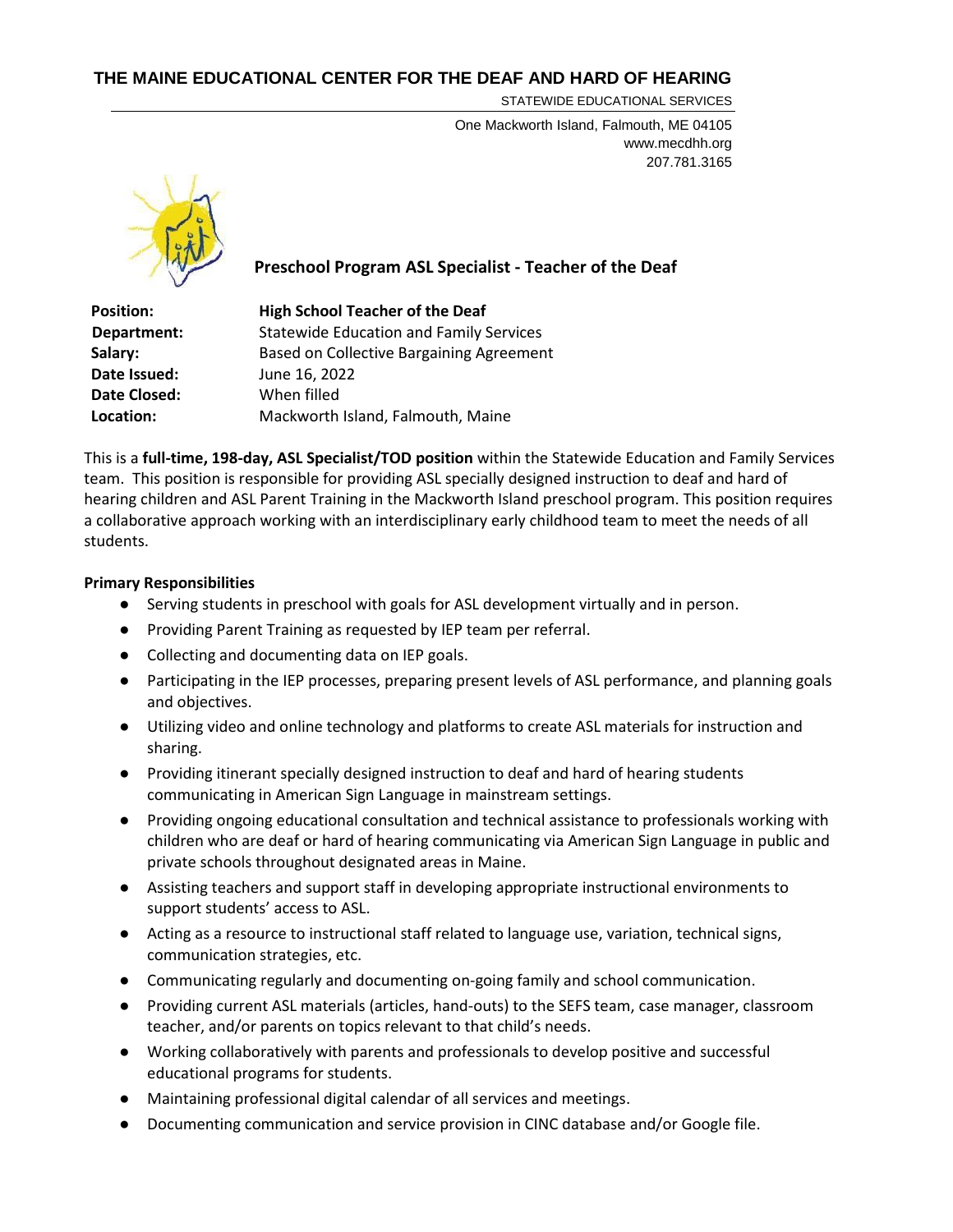● Abiding by all the policies and procedures of MECDHH/GBSD and Federal/State regulations.

## **Minimum Skills and Qualifications**

- Bachelor's Degree (Masters preferred)
- State of Maine Certification as a 292 Teacher of the Deaf or related certification/licensure
- Prior teaching experience with children who are deaf or hard of hearing
- Knowledge of the variety of communication modalities used by students who are deaf or hard of hearing
- Background and knowledge in ASL linguistics/Deaf Studies
- Native or Native-like fluency in American Sign Language
- ASL PI score of 4 or higher
- Such alternatives to the qualifications listed above as the Board may find appropriate and acceptable
- Sensitivity to cultural diversity, race, gender, and other individual differences in the workforce; recognizes the value of diverse perspectives and experiences and fosters a work environment reflective of the community at large.
- Excellent interpersonal and communication skills
- Current CHRC Certificate required

#### **Work Environment**

This job operates in a professional office environment. This role routinely uses standard office equipment such as computers, phones, photocopiers, filing cabinets and fax machines. The noise level in the work environment is usually moderate.

## **Physical Demands**

The physical demands described here are representative of those that must be met by an employee to successfully perform the essential functions of this job. Reasonable accommodations may be made to enable individuals with disabilities to perform the essential functions.

While performing the duties of this Job, the employee is regularly required to sit and use hands to handle or feel. The employee is frequently required to reach with hands and arms. The employee is occasionally required to stand, walk, stoop, kneel, crouch, or crawl. The employee must frequently lift and/or move up to 10 pounds and occasionally lift and/or move up to 25 pounds. Specific vision abilities required by this job include close vision, distance vision, color vision, peripheral vision, depth perception and ability to adjust focus. The employee is frequently required to drive to home visits and meetings up to an hour and a half.

## **Other Duties**

Please note this job description is not designed to cover or contain a comprehensive listing of activities, duties or responsibilities that are required of the employee for this job. Duties, responsibilities and activities may change at any time with or without notice.

## **Benefits**

We offer an excellent benefit package including participation in the Maine Public Employees Retirement System, generous paid sick and personal time, tuition reimbursement, PSLF eligibility, and health/dental insurance.

If interested in applying for this position, please click the APPLY link next to the Prechool ASL Specialist/TOD listing on our Career Opportunities website page to fill out an